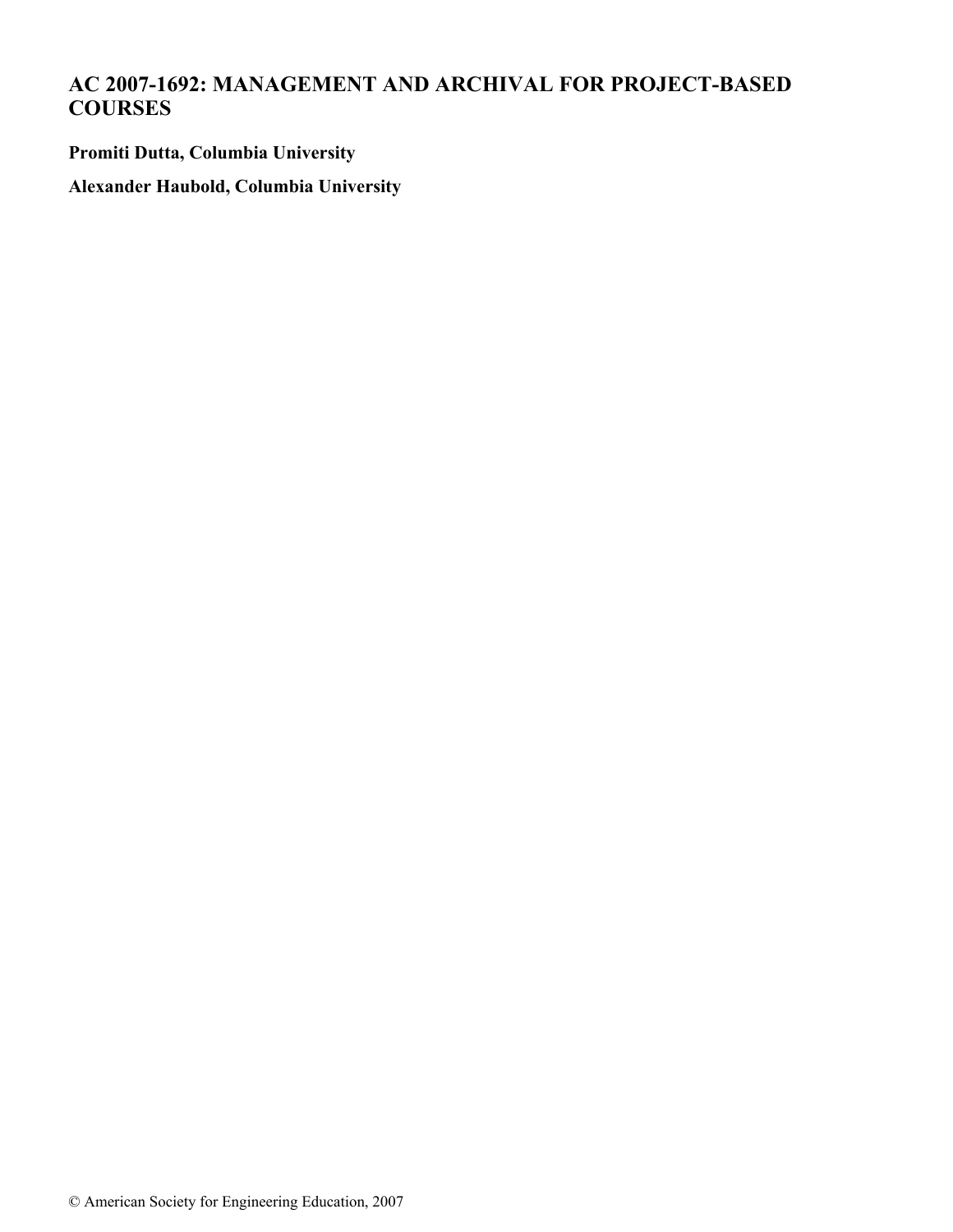## **Management and Archival for Project-Based Courses**

#### **Abstract:**

The use of the World Wide Web has become very common as a teaching tool in courses. It serves as a paperless studio for both instructors and students. The use of this tool helps reduce the cost of a course tremendously for both parties as it reduces paper consumption and the cost of textbooks. In this paper, we examine the effective usages of database driven web portals for use in a first-year engineering design course. Specifically, we explore the pedagogic implications of creating two types of portals: (1) Course Management System (CMS) for course materials in an ongoing semester and (2) Project Archival Tool (PAT) for completed project materials.

We apply our proposed methods in a first-year engineering design course taught to approximately 180 students per semester. The course is project-based and focuses on teaching students basic engineering design principles and professional skills. Coupled with these lectures are additional laboratory components in which students learn to use MathWorks Matlab, a computational tool, and Alias Wavefront Maya, a 3D design package. The final team-based project encompasses skills learned in class applied to a design problem proposed by a community partner. Required of each team is a final presentation with electronic slides alongside a report. Additional deliverables are varied and may include website design, 3D architectural drawings and renderings, and physical prototypes. The significant amount of project material produced during the semester prompts the introduction of appropriate tools.

CMS is a calendar-like system for students and instructors to disseminate and collect electronic documents including lectures and assignments. Student submissions and grading are handled by CMS, resulting in a more effective and efficient course management. With its built in "Help-Ticket" function, CMS facilitates a rapid response and communication rate between instructors and students. Important project management features, for example a scheduling tool, a filesharing facility, Gantt Chart creator have been incorporated into the system to better serve the need of team-based project work.

PAT is web-based archival system, which collects and makes available final deliverables of student projects. The data presented through this tool mainly serve to provide future students with prior projects' results, which is particularly important for continuing projects. It also serves as a method to relay progress and status to community partners and other interested parties. Consequently, PAT becomes a chronological encyclopedia of all projects that students have completed in our course.

Results indicate that the implementation of both portals yields a smoother paperless transition of materials not only between students and instructors but also between student teams and community partners. Student evaluations show satisfaction with the use of both systems while community partner evaluations show great enthusiasm for this easy access to completed project materials. Course instructors are comfortable with the simplicity of paperless course management. Future work includes implementation and assessment of additional project management tools.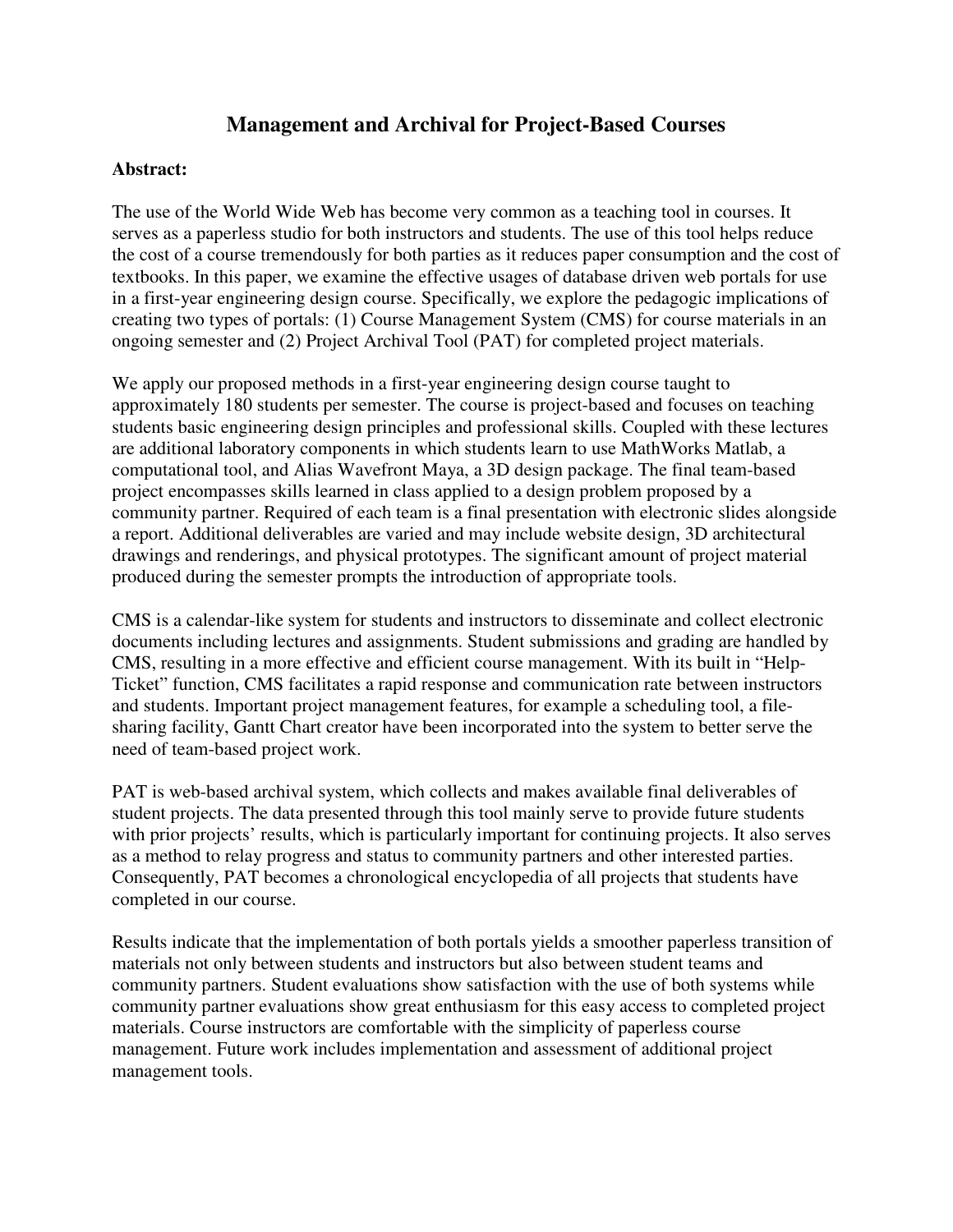#### **Introduction:**

The advent of the World Wide Web has become an invaluable resource to the educational society. Many professors have made this their primary teaching tool in courses. The effectiveness of the World Wide Web as a primary teaching method can be seen by the growth of distance learning courses offered by secondary institutions. This paperless studio facilitates teaching for both students and instructors. The use of the Internet diminishes the need to purchase textbooks and thus reduces paper consumption and inevitably the cost of taking a class. Furthermore, replacing the primary need for textbooks with course specific tutorials and lectures facilitates a more directed and personalized method of teaching.

The use of the World Wide Web is very prevalent in our engineering design course at Columbia University taught to approximately 180 students each semester. This one-term project-based course focuses on teaching students basic engineering design principles and professional skills. In conjunction with these lectures are additional laboratory components in which students learn to use software packages for computational needs (MathWorks Matlab) and 3D design renderings (Alias Wavefront Maya). Throughout the academic semester students have assignments relating to both the technical aspect as well as their final project. The course final project is team-based and encompasses skills learned in class applied to a design problem proposed by a community partner. These projects are known as service-learning projects since the client is a non-profit community organization. Deliverables required by each team include a final presentation with electronic slides with an additional written document report. Additional deliverables are varied and may include a website design, 3D architectural drawings and renderings, and physical prototypes. All projects require students to demonstrate their understanding of the course material and additional software packages used in class. Thus, the significant amount of project material produced during each semester prompts the introduction of appropriate tools to aid in management of student work while in the course and proper archival once the term has ended.

## **Course Management System (CMS):**

Course Management System (CMS) is our calendar-like system that students and instructors use during an academic term. Table 1 shows the key management features of CMS. CMS also contains other additional features such as management of attendance records, student discussion boards, and grading.

| Table 1: Key management features of CMS. |                              |                                    |
|------------------------------------------|------------------------------|------------------------------------|
|                                          | <b>Students</b>              | Instructors                        |
|                                          | Reduces money spent on       | Effective method to distribute     |
| Course notes                             | buying textbooks             | course materials without having to |
|                                          |                              | copy materials.                    |
| File sharing                             | Ease of transfer for project | Allows for instructors to post any |
|                                          | materials between teams.     | supplemental course materials.     |
|                                          | Allows for students to send  | Reduces the workload for           |
| Help-ticket                              | one email to receive rapid   | instructors, since the appropriate |
|                                          | response. Eliminates the run | instructor can answer the request. |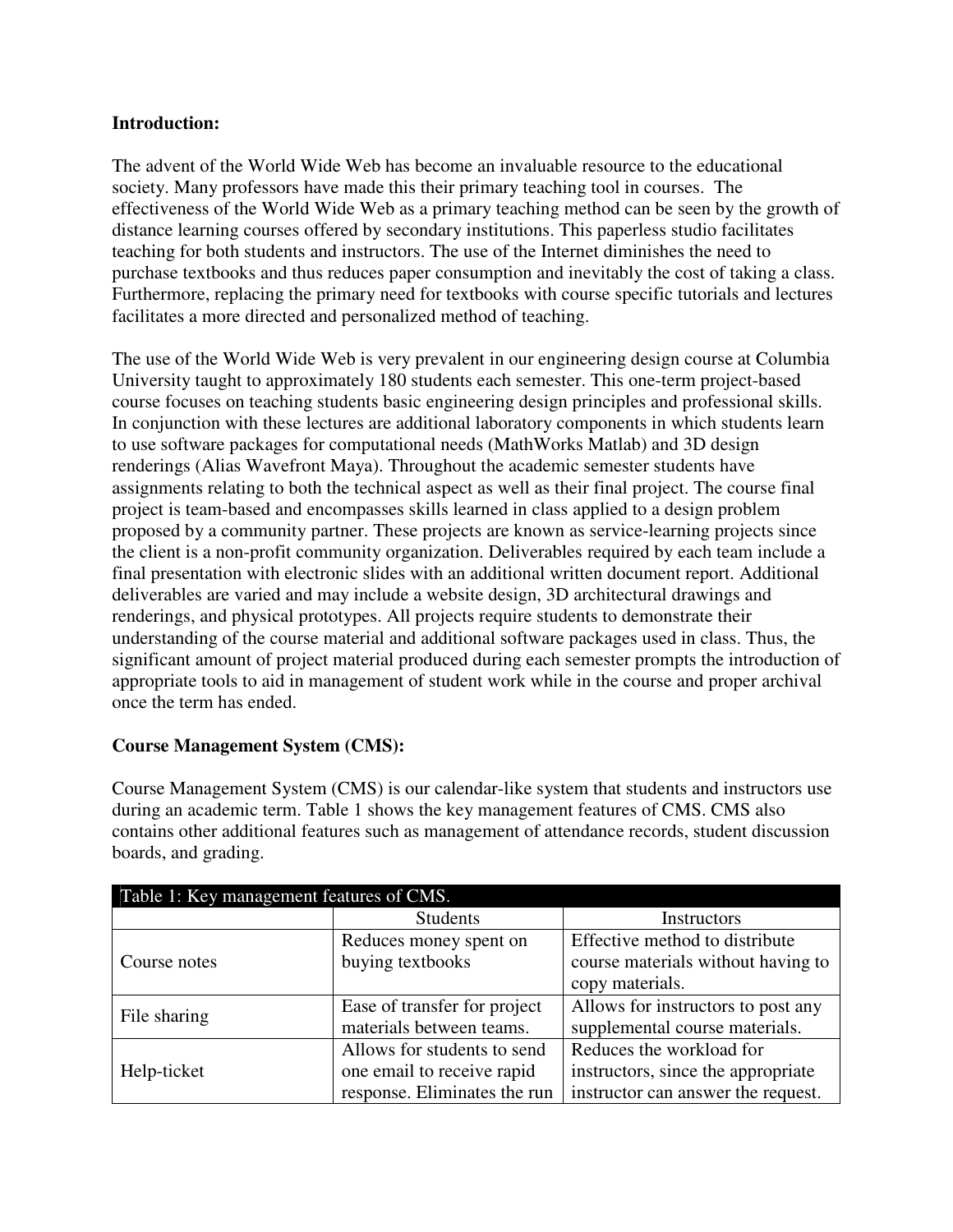|                                 | around to find the           |                                    |
|---------------------------------|------------------------------|------------------------------------|
|                                 | appropriate contact person.  |                                    |
|                                 | Eliminates the need to       | Effective method to teach students |
| <b>Project Management Tools</b> | purchase additional          | objectives taught in the course.   |
|                                 | software.                    |                                    |
|                                 | Allows for students know of  | Allows for instructors to monitor  |
| <b>Student Report Sheet</b>     | their progress in the course | students progress and help those   |
|                                 | at all times.                | needing additional attention.      |

Grading is a critical process that takes place during the academic term and thus there is a need for an easy method to grade all assignments. Figure 1 shows the grading interface used by instructors and teaching assistants. All assignments submitted can be viewed with a time stamp to determine whether assignments were turned in on time. If the assignment was not turned in by the assignment due date and time, the particular student's submission time is indicated in red as shown in Figure 1.

Different methods are implemented to meet different instructors grading styles. For instance, the grade sheet view as showing in Figure 1 displays the list of students on the roster based on the filter type chosen along with submission time. Instructors can easily fill in the text field next to the names with appropriate grades for the given assignment. The negative aspect to this view is that the student submissions cannot be viewed and feedback comments cannot be provided to students. This view is helpful for grading assignments solely on the basis of completion. The submission view of the grade sheet allows for instructors to view the actual submission, submission time, and provide feedback about the submission. Finally, the grade book feature shows a complete listing of every student grade and current progress for entire class. This also displays class averages for individual assignments as well as group course averages.

| <b>Administrative Functions</b>                | Welcome, ah297 to CMS :: Gateway Engineering Design - Spring, 2006 |                                                | < <back< th=""></back<> |
|------------------------------------------------|--------------------------------------------------------------------|------------------------------------------------|-------------------------|
| Profile<br>Disers                              | Review Submissions View Grade Sheet                                | <b>Export Grades</b><br><b>View Grade Book</b> | <b>Manage Surveys</b>   |
| Rep Sheets                                     | <b>Grade Sheet</b>                                                 |                                                |                         |
| Pictures                                       | Choose Assignment: Computational Assignment #2 - Feb 7 - 1:00 PM   | $\blacktriangledown$                           |                         |
| $\triangleright$ Groups<br>Add                 | Filter by Group: All Groups                                        |                                                |                         |
| Enrollment                                     | View Send Email to Those Missing Assignment                        |                                                |                         |
| Email<br>Submissions / Grades                  |                                                                    |                                                |                         |
| Grade Sheet                                    | Abacioglu, Melis (mca2114)                                         | 02/13 - 11:17 AM                               | 122                     |
| Grade Book<br><b>Export Grades</b>             | Ahuja, Suruchi (sa2314)                                            | 02/12 - 10:34 PM                               | 122                     |
| Course Material                                | Alam, Manal (ma2407)                                               | 02/10 - 12:33 PM                               | 122                     |
| Assignments<br>Tutorials                       | Albert, David (dba2104)<br>$\checkmark$                            | 02/13 - 12:35 AM                               | 122                     |
| Recitations                                    |                                                                    |                                                |                         |
| <b>Course Files</b><br>Shared Files            | An, Jonathan (ja2276)<br>✓                                         | $02/13 - 03:41$ AM                             | 122                     |
| Manage Attendance                              | Bedi, Amit (akb2115)                                               | 02/12 - 10:18 PM                               | 122                     |
| Enter Attendance Data<br>Enter Recitation Data | Boberg, Ross (rob2101)<br>✓                                        | 02/13 - 02:38 AM                               | 122                     |
| Surveys                                        | Boyner, Bilun (bb2209)                                             | 02/13 - 11:27 AM                               | 122                     |
| Add a Survey<br>View Responses                 | Bremer, Alexander (amb2176)                                        | 02/12 - 08:33 PM                               | 122                     |
| Export Responses<br>Discussion Board           | Brous, Michelle (mdb2119)<br>✓                                     | 02/12 - 11:03 PM                               | 122<br>22               |
| View Logs<br>Help                              | Brujis, Daniel (db2302)                                            | 02/11 - 03:37 PM                               | 122                     |
| User Tickets<br>Manage Queues                  | Capraro, Peter (pic2102)                                           | 02/13 - 12:06 AM                               | 122                     |
|                                                | Cerda, Erica (enc2108)                                             | 02/18 - 02:57 AM                               | 122                     |
|                                                | Chong, Eric (ehc2117)                                              | 02/13 - 02:53 AM                               | 122                     |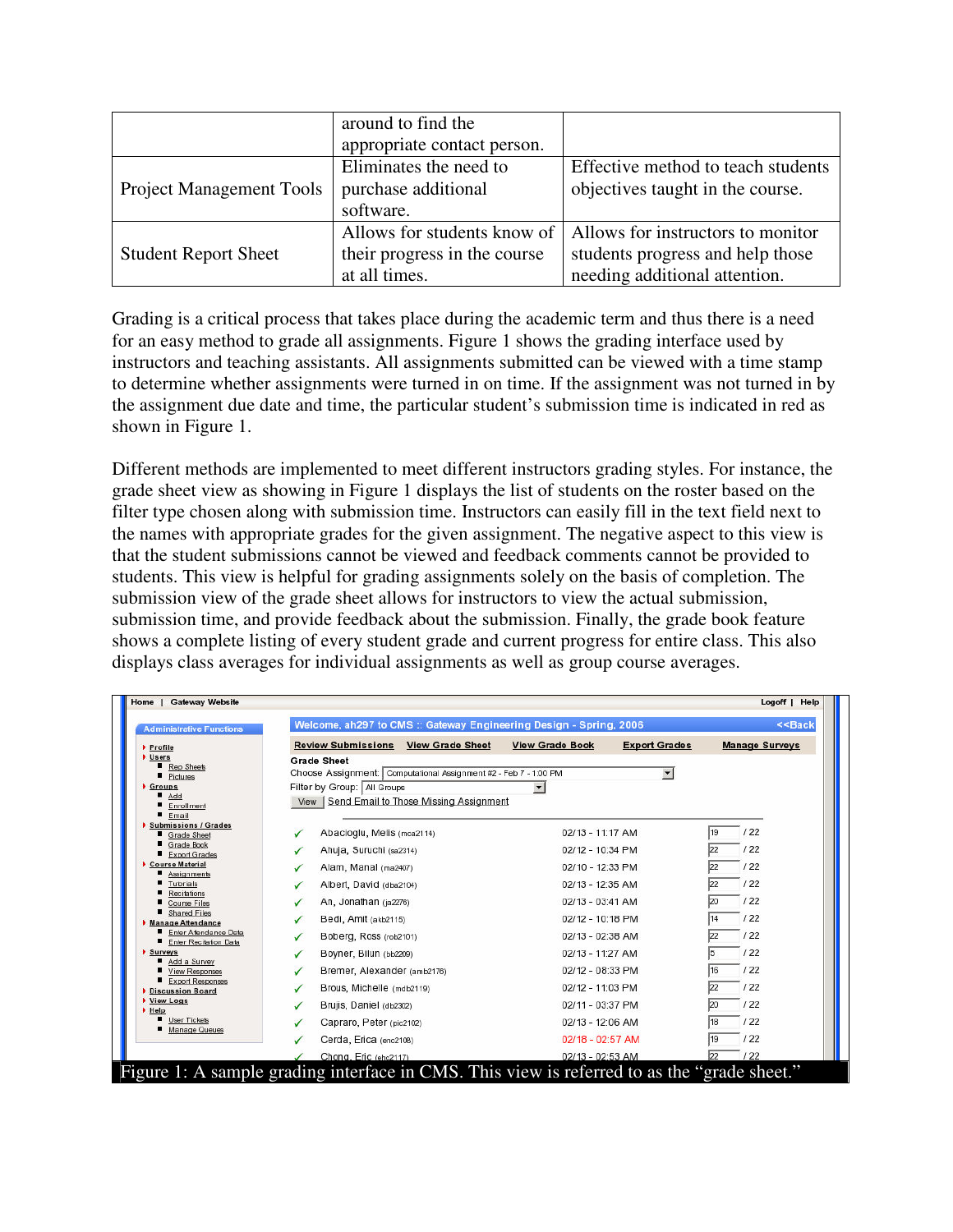All our course lectures are available online as tutorials within CMS. An example of a typical tutorial found in CMS is shown in Figure 2. Our main goal is to introduce students to software packages and to demonstrate the usefulness of these tools in real-world applications. Due to obvious time constraints and complexity of the software packages introduced, we place emphasis on creating materials that provide students with a nice umbrella overview of the software capabilities. Thus this feature in CMS, aids in creating more specialized lectures for the course material covered rather than using generic textbook examples and eliminates the need for students to purchase additional course textbooks. From the instructor's aspect, it eliminates the need to copy and distribute supplemental materials. In addition, since all submissions made by students are done electronically, this assures that the course is paperless. This paperless studio assures that students have access to all materials needed for the course. The use of CMS to disseminate course materials also helps students who may need assistive services for special needs or for students who may miss a class.



File sharing is an important aspect to this course since students working on projects in teams need an effective way to transfer files. For this reason, CMS allows for file sharing amongst students on a team along with emails to be sent within the system to one's own team. Also, since the files are posted for each student on the team to view, files can be easily modified and uploaded so that each team member is aware of the most recent version of their documents. The use of email as transfer means for such documents was tedious in the past. Institution enabled email quotas are often not enough for effective file transfer. Another benefit to this approach is that instructors can post supplemental materials online as well to aid students in their projects.

The multidimensional approach used to teach our course results in the creation of an instructional staff. Each person on the staff manages a different aspect of the course. Thus, many times when a student has a question or concern regarding the course, he/she is unaware of who the best contact person to handle the situation. For this reason, the help-ticket function was created in CMS. This allows for faster and more effective communication between students and the instructional staff.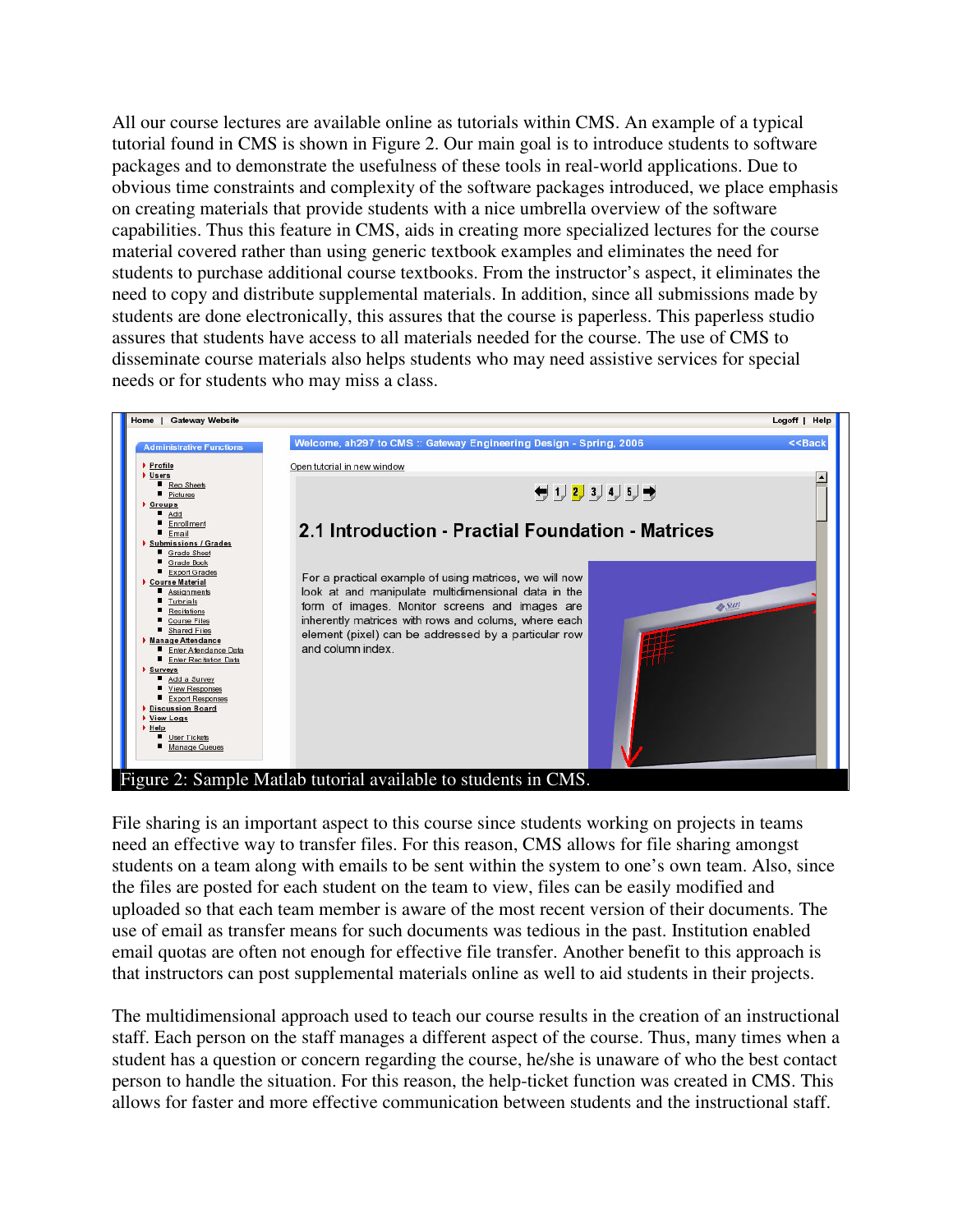Whenever a student has a problem, question, or concern to ask pertaining to the course or the project, he/she can fill out a help-ticket by logging into CMS as shown in Figure 3. The helpticket asks for students to choose a category for their request (i.e. Grading, Assignment, Project, or Attendance), assign a title, and write a description of their issue. Once the student clicks "submit" the help-ticket is assigned a number and a copy is sent to the student as well as each of the instructional staff members. The ticket then appears on the administrative end of the website and the appropriate staff member can then respond by logging into CMS. When the staff member responds to the ticket, the ticket is marked as being closed and each staff member as well as the student is sent a copy of the response. Using this method, we were able to monitor that all requests were answered within 24 hours.

| Home   Gateway Website                                |                                                                                     |                                                                                                                                                                                                                                      | Logoff   Help   Return to your main account |
|-------------------------------------------------------|-------------------------------------------------------------------------------------|--------------------------------------------------------------------------------------------------------------------------------------------------------------------------------------------------------------------------------------|---------------------------------------------|
| <b>Class Options</b><br>Home                          | How to get help                                                                     | Welcome, mef2115 to CMS :: Gateway Engineering Design - Spring, 2006                                                                                                                                                                 | $<<$ Back                                   |
| My CMS<br>Profile (Grades)                            |                                                                                     | If you have encountered a problem with CMS, or wish to submit a request for a new feature, then please first check to<br>make sure that your bug/feature request doesn't already exist (list is below), and then use the form below. |                                             |
| Team CMS<br>Teams<br>Scheduling                       | Your support history is shown bellow, too.                                          |                                                                                                                                                                                                                                      |                                             |
| Discussion<br>Manage Shared Files                     | Your Name<br>Class/Group                                                            | Marshall Fox<br>$\overline{\phantom{a}}$                                                                                                                                                                                             |                                             |
| Course CMS<br>Assignments                             | Category                                                                            | Assignment Inquieries - Don't understand assignment etc<br>$\overline{\phantom{a}}$                                                                                                                                                  |                                             |
| Tutorials<br>Course Files                             | Title                                                                               | Matlab Assignment 1<br>I'm a little confused on what the assignment is asking for                                                                                                                                                    |                                             |
| $H$ elp                                               |                                                                                     |                                                                                                                                                                                                                                      |                                             |
| <b>Useful Links</b>                                   | Description<br>(If you received an error message,<br>please paste it here)          |                                                                                                                                                                                                                                      |                                             |
| Gateway Website<br>Prof. Developer                    |                                                                                     |                                                                                                                                                                                                                                      |                                             |
| WCES<br>CSLP                                          | Submit Ticket                                                                       |                                                                                                                                                                                                                                      |                                             |
| <b>Upcoming Due Dates</b><br>No upcoming assignments! | Open tickets (Sorted by age):<br>No open tickets<br>Closed tickets (Sorted by age): |                                                                                                                                                                                                                                      |                                             |
|                                                       | Closed at<br>Opened at                                                              | Worked By<br>View<br>4/30/06 5:18 pm 4/30/06 11:01 pm Promiti Dutta (pd2049) View Details                                                                                                                                            |                                             |
|                                                       |                                                                                     | 4/30/06 4:14 pm 4/30/06 11:01 pm Promiti Dutta (pd2049) View Details<br>4/24/06 12:47 pm 4/25/06 12:12 pm Promiti Dutta (pd2049) View Details                                                                                        |                                             |
| Figure 3: Help-ticket form in CMS.                    |                                                                                     |                                                                                                                                                                                                                                      |                                             |

A key feature that distinguishes CMS from existing web-based management systems is its builtin project management tools. This feature is extremely important to our students, as one of the course outcomes is to ensure that students learn the proper usage of such tools. While commercial software exist for this purpose, the use of such software involves a learning curve as well as added costs to purchase such software packages. Using CMS, students have the ability to generate Gantt-charts and task-lists without the need of any additional software packages. Also, since much of the course material and due dates are already on CMS, students can perform a direct import of important dates for their task list and Gantt chart. These project management tools are crucial to the success of our students in their project teams since the assigned community projects span the duration of the semester. Since each student also has a full courseload aside, it is critical to ensure that students are aware of the individual tasks that need to be completed for a successful project.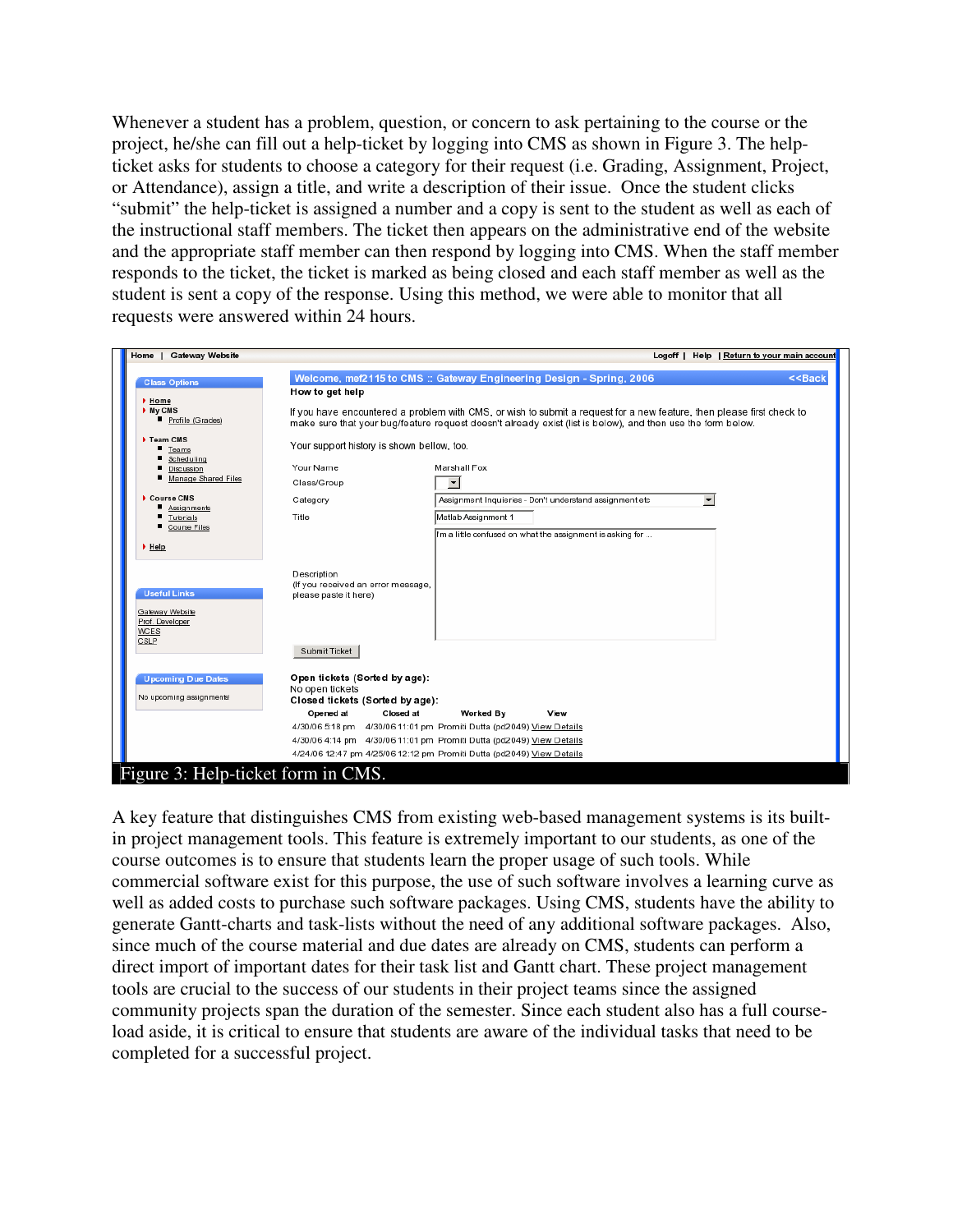Coupled in with having tasks only associated to their projects and their community clients, students also have the responsibility to fulfill classroom assignments that relate to engineering design principles and software packages taught. To accomplish this effectively communicate deadlines for all assignments, CMS contains two views students can personalize to best meet their organizational needs: graphical monthly calendar view and weekly text list. Figure 4 shows a typical student calendar view. All class assignments and tutorials are available on the calendar as links so students can easily navigate to the pertinent information.

| Stop  | Go Bookmarks Tools Window Help<br>https://portal.seas.columbia.edu/cms/login.php?m=2&y=2006                                     |                                                                                                                                                                                                       |    |                                                                                                          |                                                                      |                                                                                                                                                                                                                                                                                                                                                                                                                                                                                                                               |
|-------|---------------------------------------------------------------------------------------------------------------------------------|-------------------------------------------------------------------------------------------------------------------------------------------------------------------------------------------------------|----|----------------------------------------------------------------------------------------------------------|----------------------------------------------------------------------|-------------------------------------------------------------------------------------------------------------------------------------------------------------------------------------------------------------------------------------------------------------------------------------------------------------------------------------------------------------------------------------------------------------------------------------------------------------------------------------------------------------------------------|
|       |                                                                                                                                 |                                                                                                                                                                                                       |    |                                                                                                          |                                                                      |                                                                                                                                                                                                                                                                                                                                                                                                                                                                                                                               |
|       |                                                                                                                                 |                                                                                                                                                                                                       |    |                                                                                                          |                                                                      |                                                                                                                                                                                                                                                                                                                                                                                                                                                                                                                               |
|       |                                                                                                                                 |                                                                                                                                                                                                       |    |                                                                                                          |                                                                      |                                                                                                                                                                                                                                                                                                                                                                                                                                                                                                                               |
|       |                                                                                                                                 |                                                                                                                                                                                                       |    |                                                                                                          |                                                                      | < <back< td=""></back<>                                                                                                                                                                                                                                                                                                                                                                                                                                                                                                       |
| Class | Monday Night                                                                                                                    |                                                                                                                                                                                                       |    |                                                                                                          |                                                                      |                                                                                                                                                                                                                                                                                                                                                                                                                                                                                                                               |
|       | <<                                                                                                                              |                                                                                                                                                                                                       |    |                                                                                                          | $\geq$                                                               |                                                                                                                                                                                                                                                                                                                                                                                                                                                                                                                               |
| s     | M                                                                                                                               | T                                                                                                                                                                                                     | W  | T                                                                                                        | F                                                                    | $\mathbf{s}$                                                                                                                                                                                                                                                                                                                                                                                                                                                                                                                  |
|       |                                                                                                                                 |                                                                                                                                                                                                       |    | 2                                                                                                        | 3<br>1 Recitation (click):                                           |                                                                                                                                                                                                                                                                                                                                                                                                                                                                                                                               |
| 5     | 6<br>1 Tutorials (click)<br>1 Assignments Due (click)                                                                           |                                                                                                                                                                                                       | 8  | 9                                                                                                        | 10<br>1 Recitation (click):                                          | 11                                                                                                                                                                                                                                                                                                                                                                                                                                                                                                                            |
| 12    | 13<br>1 Tutorials (click)<br>3 Assignments Due (click)<br>Computational Assignment #2 [Submit]<br>● Progress Report #2 [Submit] | 14                                                                                                                                                                                                    | 15 | 16                                                                                                       | 17<br>1 Recitation (click):                                          | 18                                                                                                                                                                                                                                                                                                                                                                                                                                                                                                                            |
|       |                                                                                                                                 | Columbia University<br><b>School of Engineering And Applied Science</b><br><b>Course Management System</b><br><b>Group Type</b><br><b>Group Name</b><br>Lab Section<br>Community Team Weather Station |    | Role<br>Gateway Engineering Design (Spring 2006) View Grades Only<br>Student<br>Student<br>February 2006 | Welcome, mef2115 to CMS :: Gateway Engineering Design - Spring, 2006 | Logoff   Help   Return to your main account<br>Your roles in this class: (While administrative roles cascade down through all child groups, they are not shown here)<br>Welcome to Columbia Engineering Course Management System (CMS). CMS is used for managing teams, grades,<br>projects, assignments, and more. CMS is currently under renovation. If you come across a feature that you don't think is<br>working correctly, or wish to see something new in CMS, please use the help link at the top-right of any page. |

Another key feature, the student report sheets allows for students and instructors to constantly monitor academic progress in the course. Each students report sheet contains a student profile picture, attendance records, and grades for individual and group assignments. The real-time feedback that this allows is of great help to students in determining their progress in the course and areas of weakness as shown in Figure 5.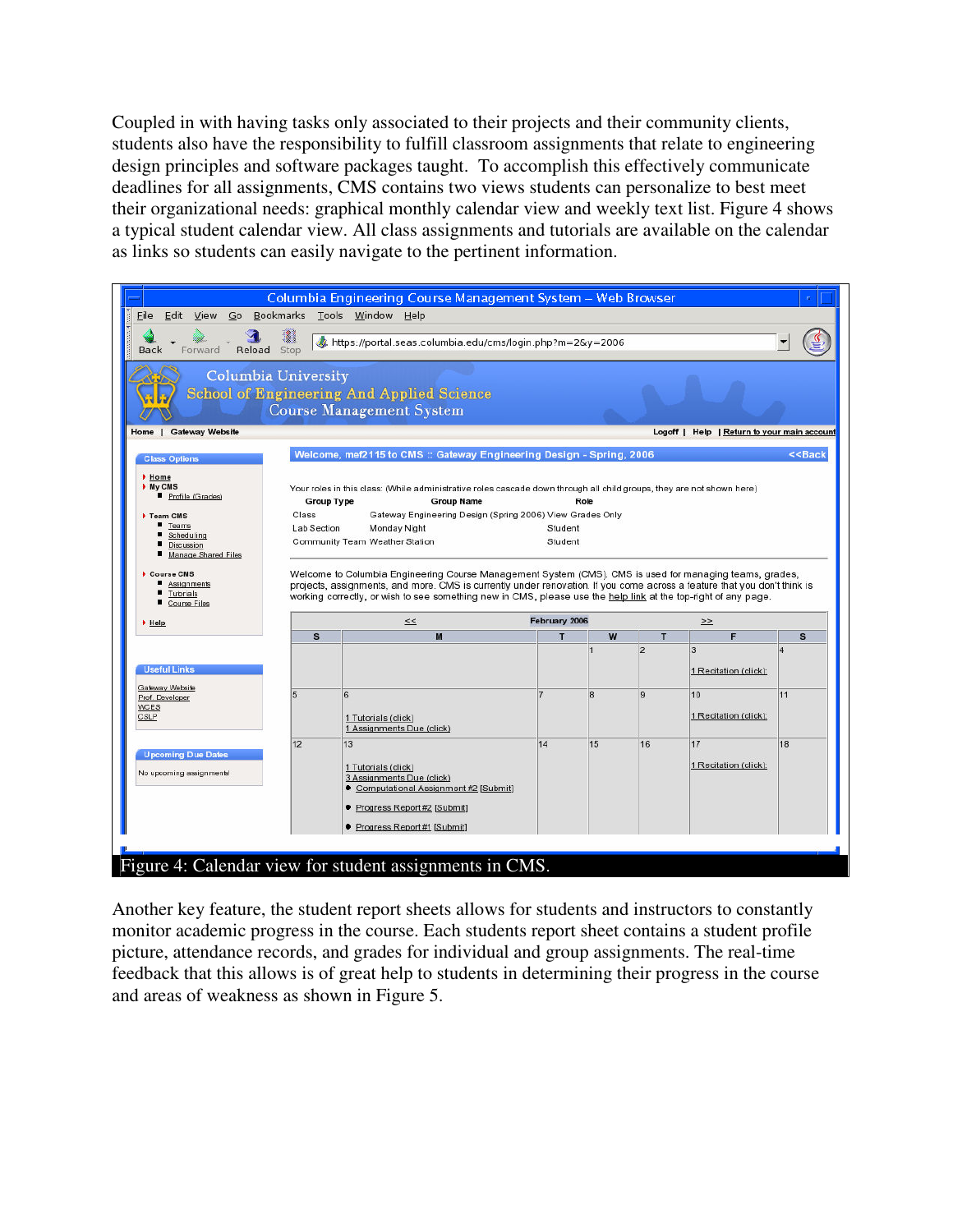|                                                                                        |                                          |                    | Columbia Engineering Course Management System - Web Browser |                                                                                                                                                                                                                                      |  |
|----------------------------------------------------------------------------------------|------------------------------------------|--------------------|-------------------------------------------------------------|--------------------------------------------------------------------------------------------------------------------------------------------------------------------------------------------------------------------------------------|--|
|                                                                                        |                                          |                    | Class:                                                      | Fox, Marshall<br>UNI: mef2115<br>Gateway Engineering Design Spring, 2006<br>Change Class<br>Graduates in: 2009<br>Undecided<br><b>SEAS</b><br><b>fedif</b><br><b>Missed Class Dates</b><br>Feb 20, 2006 [Add/Edit Comments] [Delete] |  |
| <b>Group Type</b><br><b>Group Name</b>                                                 | Role                                     |                    |                                                             |                                                                                                                                                                                                                                      |  |
| Class<br>Gateway Engineering Design (Spring 2006) View Grades Only                     |                                          |                    |                                                             | 3 recitation attendance(s):                                                                                                                                                                                                          |  |
| Lab Section<br>Monday Night                                                            | Student                                  |                    |                                                             | Applied Physics and Applied Mathematics (02/3/2006 11:00:00 AM)<br>Electrical/Computer Engineering (02/10/2006 11:00:00 AM)                                                                                                          |  |
| Community Team Weather Station                                                         | Student                                  |                    |                                                             | Earth & Environmental Engineering (02/24/2006 11:00:00 AM)                                                                                                                                                                           |  |
|                                                                                        |                                          |                    |                                                             |                                                                                                                                                                                                                                      |  |
| Assignment                                                                             | Due Date                                 | <b>Submit Date</b> | Grade (Mouseover for more)                                  |                                                                                                                                                                                                                                      |  |
| --- Progress Report ---                                                                |                                          |                    |                                                             |                                                                                                                                                                                                                                      |  |
| Progress Report #1                                                                     | 02/13/06 4:20 pm 02/13/06 1:03 am        |                    | 13/25                                                       |                                                                                                                                                                                                                                      |  |
| Progress Report #2                                                                     | 02/13/06 4:20 pm 02/13/06 1:03 am 11/25  |                    |                                                             |                                                                                                                                                                                                                                      |  |
| --- Computation ---                                                                    |                                          |                    |                                                             |                                                                                                                                                                                                                                      |  |
| Computational Assignment #1                                                            | 02/06/06 4:20 pm 02/06/06 12:35 am 17/22 |                    |                                                             |                                                                                                                                                                                                                                      |  |
| Computational Assignment #2                                                            | 02/13/06 4:20 pm 02/08/06 2:35 am 22/22  |                    |                                                             |                                                                                                                                                                                                                                      |  |
|                                                                                        |                                          |                    |                                                             |                                                                                                                                                                                                                                      |  |
| --- Modeling ---                                                                       |                                          |                    |                                                             |                                                                                                                                                                                                                                      |  |
| Modeling #1                                                                            | 03/20/06 4:20 pm 03/20/06 1:37 am        |                    | 20/20                                                       |                                                                                                                                                                                                                                      |  |
| Modeling #2                                                                            | 03/27/06 4:20 pm 03/27/06 5:57 pm        |                    | 20/20                                                       |                                                                                                                                                                                                                                      |  |
| --- No Type Specified ---                                                              |                                          |                    |                                                             |                                                                                                                                                                                                                                      |  |
| Course Evaluation                                                                      | 03/06/06 7:20 pm 03/09/06 2:22 am        |                    | 5/5                                                         |                                                                                                                                                                                                                                      |  |
| Preliminary Design Presentation and Report                                             | 03/19/06 1:00 pm 03/19/06 2:35 pm        |                    | 165/200                                                     |                                                                                                                                                                                                                                      |  |
| Midterm Presentation Video Review - Video User Study 04/17/06 7:20 pm 04/18/06 3:11 pm |                                          |                    | 5/5                                                         |                                                                                                                                                                                                                                      |  |
| Final Course Evaluation                                                                | 04/24/06 7:20 pm 05/02/06 6:52 pm        |                    | 10/10                                                       |                                                                                                                                                                                                                                      |  |
| Final Presentation/Report/Deliverable                                                  | 04/30/06 4:20 pm 04/30/06 4:49 pm        |                    | 240/250                                                     |                                                                                                                                                                                                                                      |  |
| Class Participation/Attendance                                                         | 05/02/06 8:00 pm 05/02/06 7:13 pm 76/83  |                    |                                                             |                                                                                                                                                                                                                                      |  |
| Friday Recitation                                                                      | 05/02/06 8:00 pm 05/02/06 6:56 pm 15/15  |                    |                                                             |                                                                                                                                                                                                                                      |  |
| Grade: 910/1000 = 91%                                                                  |                                          |                    |                                                             |                                                                                                                                                                                                                                      |  |
| Figure 5: A sample student report sheet as seen by instructors and the student.        |                                          |                    |                                                             |                                                                                                                                                                                                                                      |  |

While other course management systems already exist in the commercial market, such as Blackboard and Courseworks, we have yet to find one that facilitates both group and individual aspect of a course. The most important aspect missing from the already available commercial systems is the group feature for collecting assignments and disseminating appropriate course materials. Since our course is very multidimensional and multimodal, we have the need to create a versatile tool to easily address all our needs.

## **Project Archival Tool (PAT):**

While the concept of using a database driven system to archive past projects may not seem like a novel concept, very few websites exists that coherently and conveniently present student work. PAT is a database-driven organizational website especially useful in collecting, organizing, and disseminating information to clients and students about the project status and completion. Figure 6 shows a screenshot of the initial screen that visitors are welcomed to.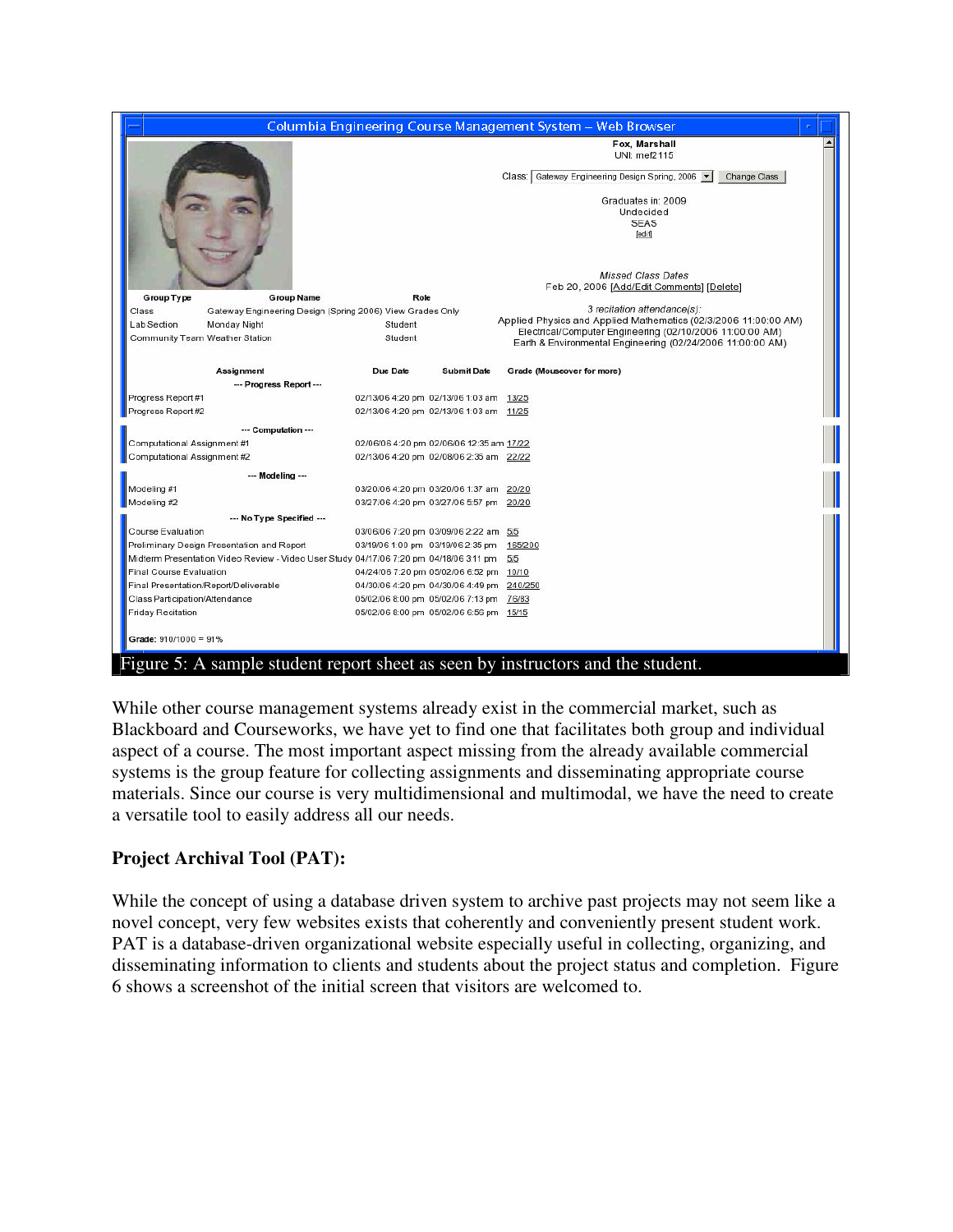

A fundamental step in successfully completing an engineering design project is to conduct effective data gathering and background research. A student team must understand what currently exists or what has been done before to make informed decisions about the direction of the project assigned. According to the "Checklist for an Informational Web Page" created by Jan Alexander and Marsha Ann Tate<sup>1</sup>, there are certain criterion that determine the validity of an informational web page. Important considerations are as follows: authority, accuracy, objectivity, currency, and coverage. PAT meets these requirements for each criterion listed. This makes PAT an appropriate tool for students to use for their background research and data acquisition.

To assist in the dissemination of resources for students and community partners, each project listed in PAT has its own page with the following information: title of project, project type (genre), term in which project was completed, description of project goals, listing of community partner, students and advisor involved in project, continuity projects, report and presentation archive files, and additional images relating to the project. Figure 7 shows an example of a project report sheet. Since projects can be categorized by genre, term of completion, and community partner/client, these exist as links from each project report sheet. The main purpose of these links is to ensure that a user of the website can maneuver to find similar projects easily. Links also exist for each student and advisor to see other projects that these individuals may have taken part in. The linking of projects between terms is an extremely important field of the project report sheet for project spanning multiple terms. This allows for the user to see the progress and evolution of each project chronologically. The report and presentation archive files along with additional images are imperative documentation that provides essential information for community partners and students assigned the continuation of a project.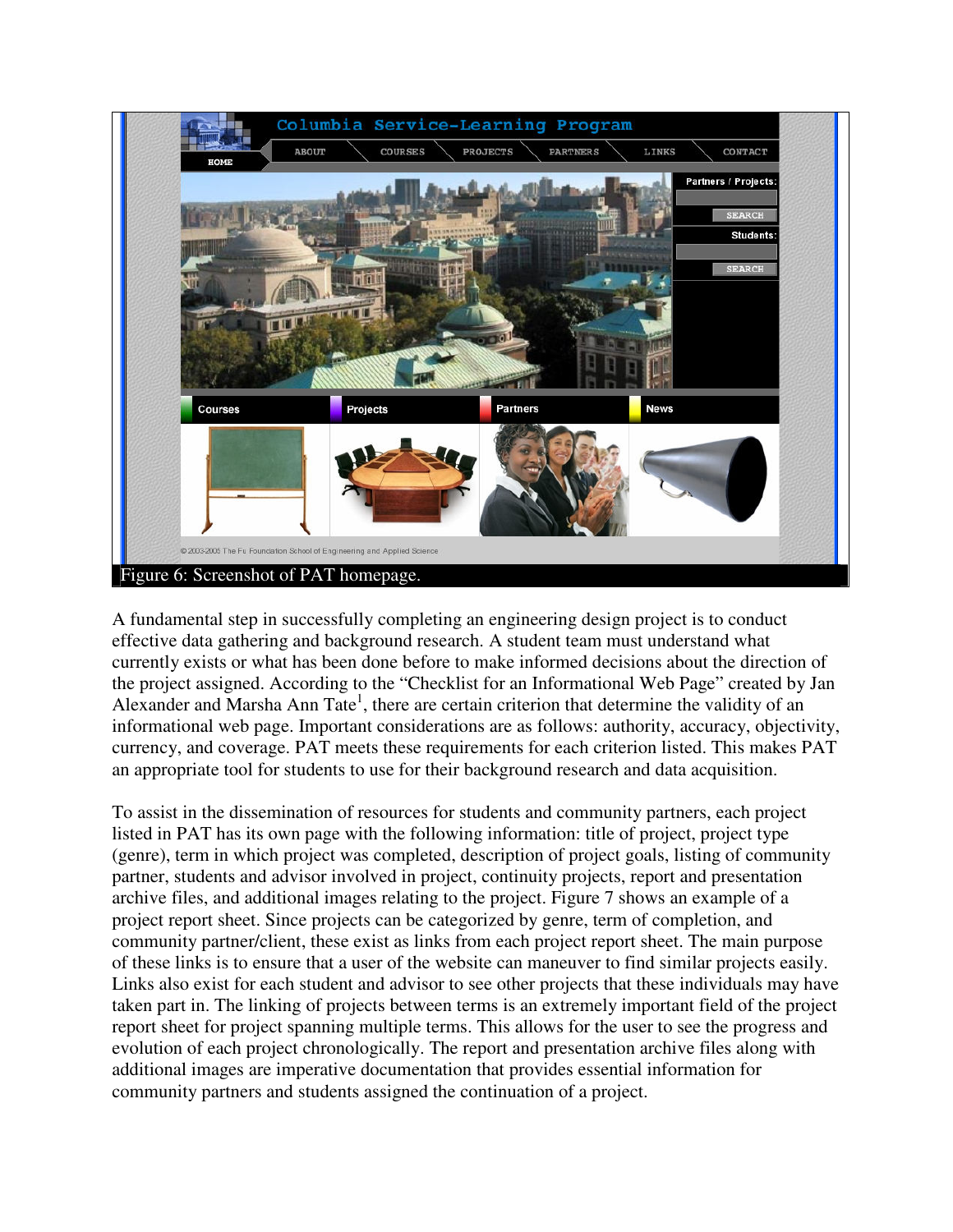

Searching for a past project is made simple by multiple methods. A user can search for a project by term, genre or using a search function. This eliminates the unnecessary hassle of using the toolbars to find the necessary information. The search function allows for a user to search using keywords for a community partner or project name. It also allows for the user to search by student name if the user is looking for a specific student's work done while in the course.